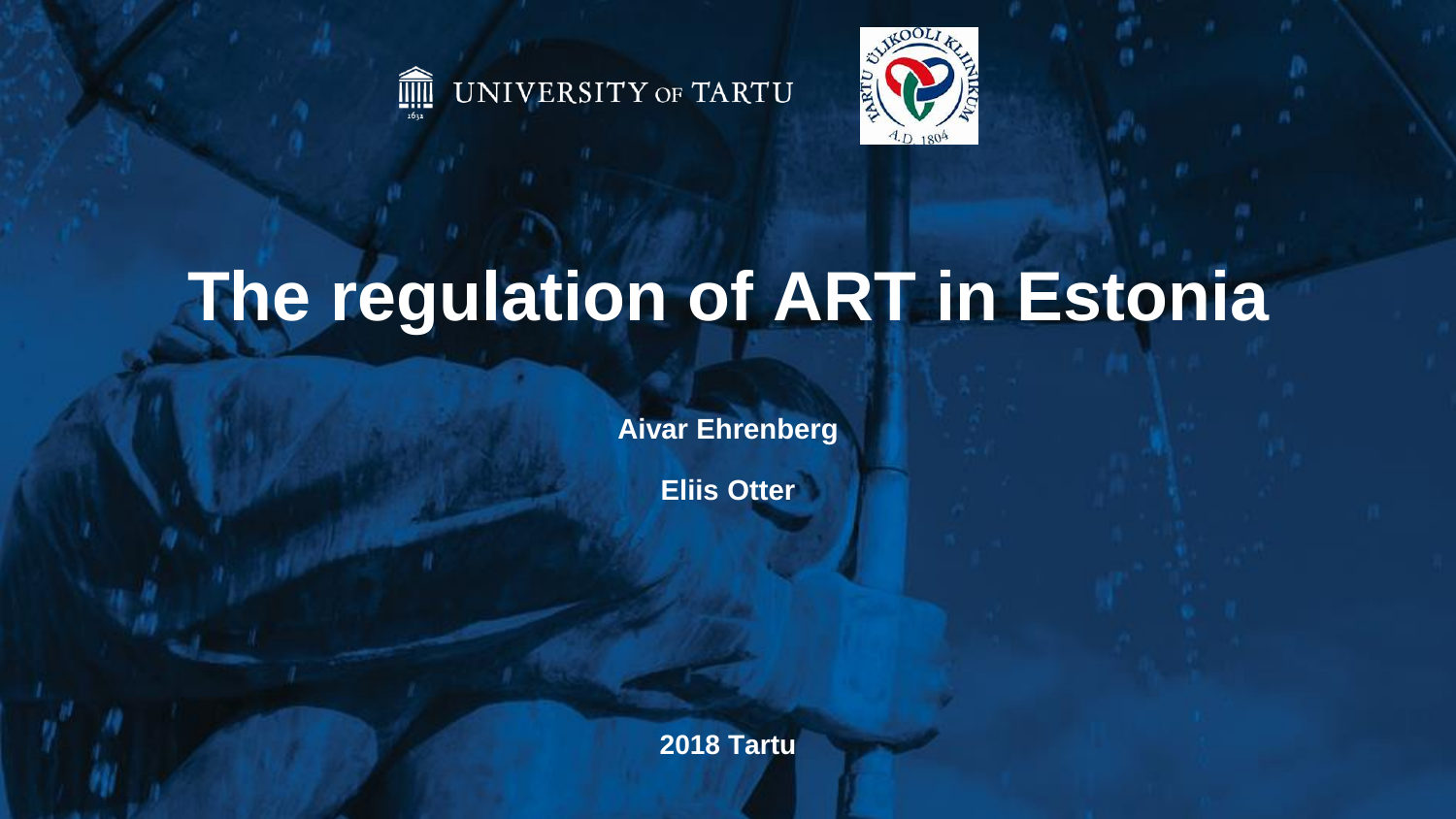### **ART legislation**

- **Artificial Insemination and Embryo Protection Act (1997)**
- **Procurement, Handling and Transplantation of Cells, Tissues and Organs Act 2015**

• **Various ministerial decrees (documentation, mandatory test for donors etc)**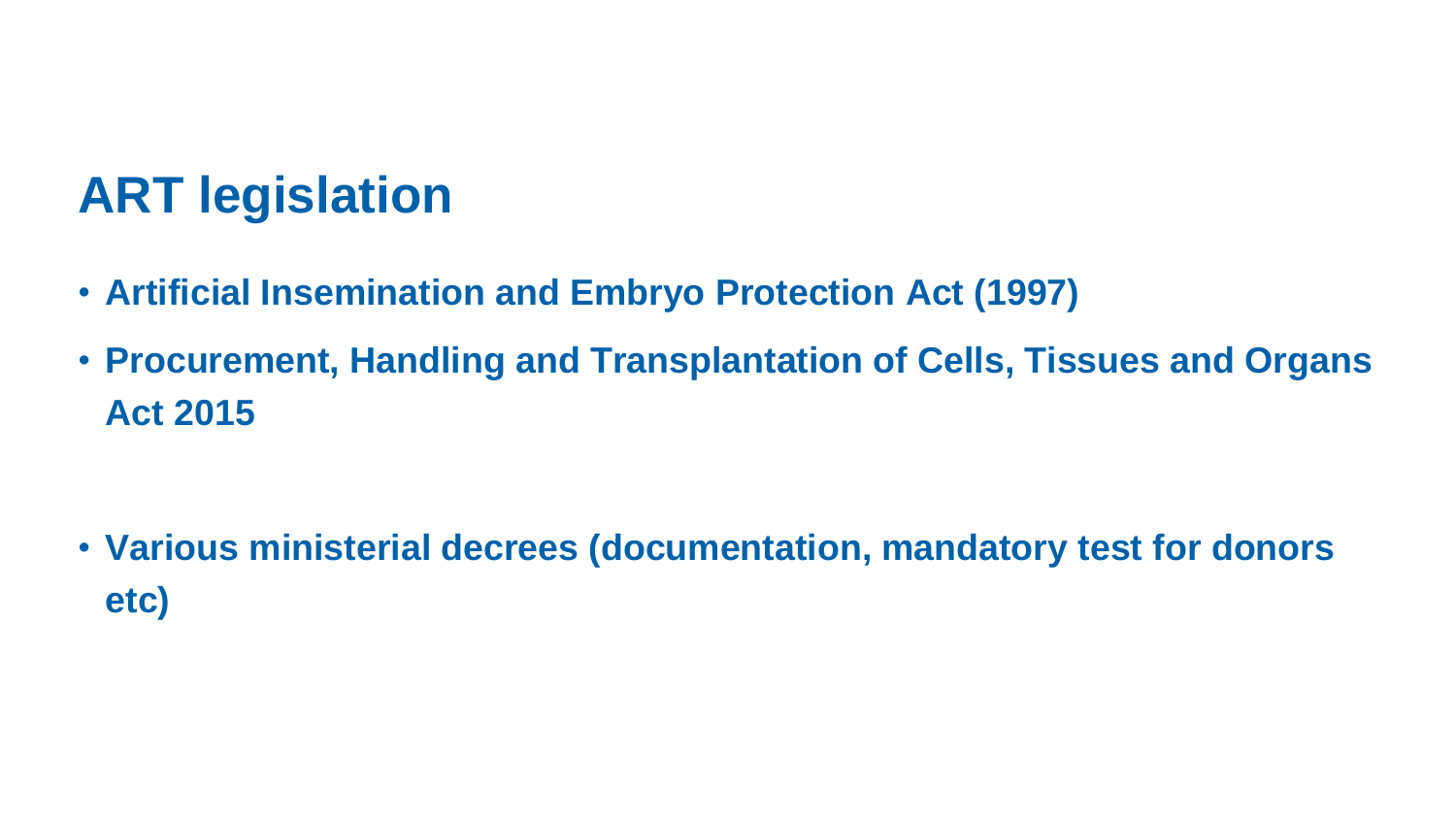- Age limit 50 yrs (incl)
- Permitted only on medical indications.
- Marital status not important
- Cohabitation not mandatory
- Sexual orientation of the woman not important

• IVF is prohibited if pregnancy or delivery is dangerous to the life or health of the woman or the baby or if other medical contraindications exist.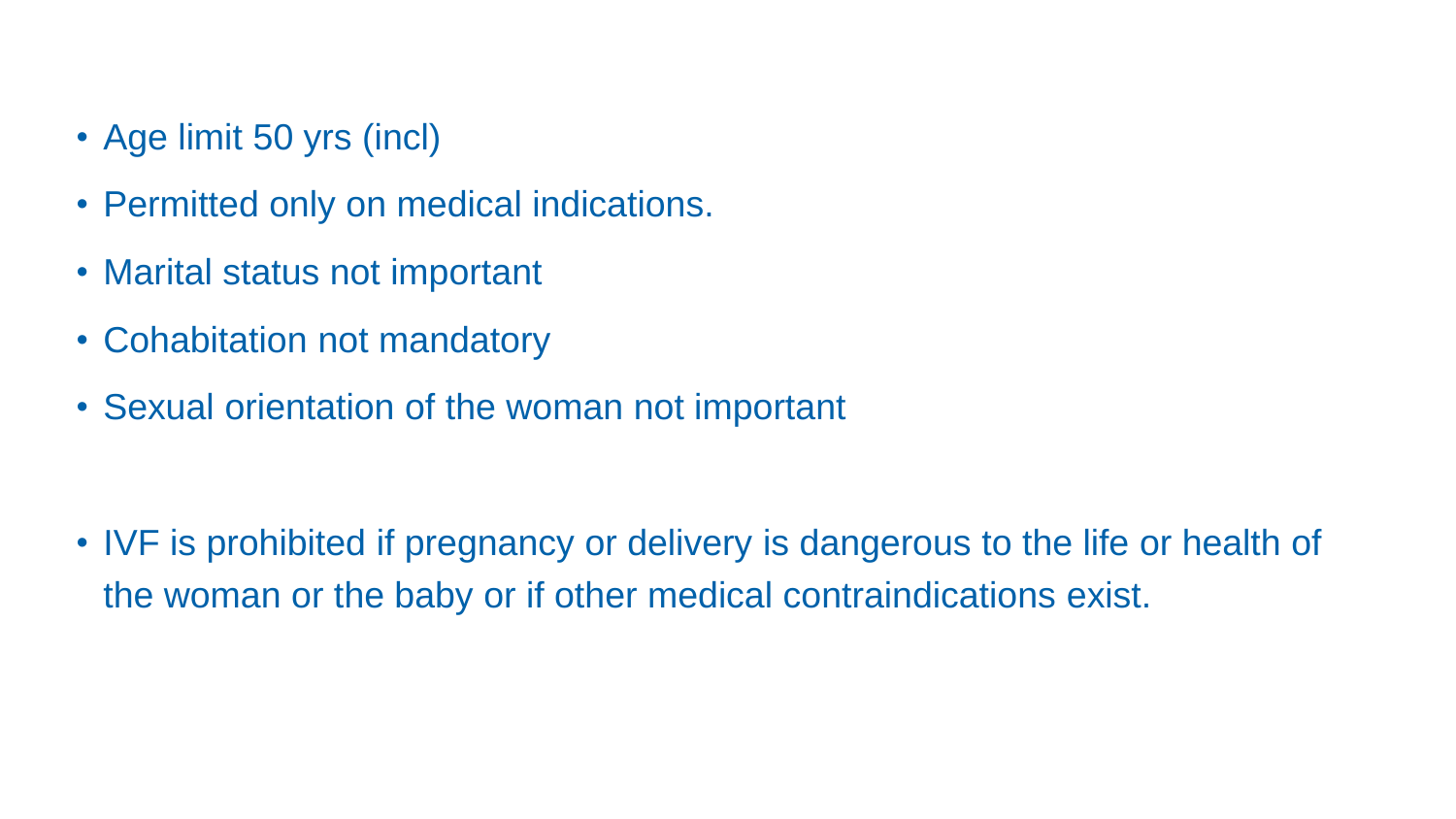Both men and women have to give a written consent at least 1 month before treatment. The written consent of a woman shall set out that she agrees to:

- 1) insemination with the sperm of her husband, any other specific man or a donor;
- 2) in vitro fertilisation of her ova;
- 3) impregnation with an embryo originating from an ovum of another woman;
- 4) freezing of embryos.
	- Man's consent must set out whether he agrees to artificial insemination of his wife with his sperm after his death.
	- After death of a husband it is allowed to use the sperm for 1 month
	- Both have a right to withdraw their consent at any time before the procedure
	- In each case the sperm of only one man shall be used.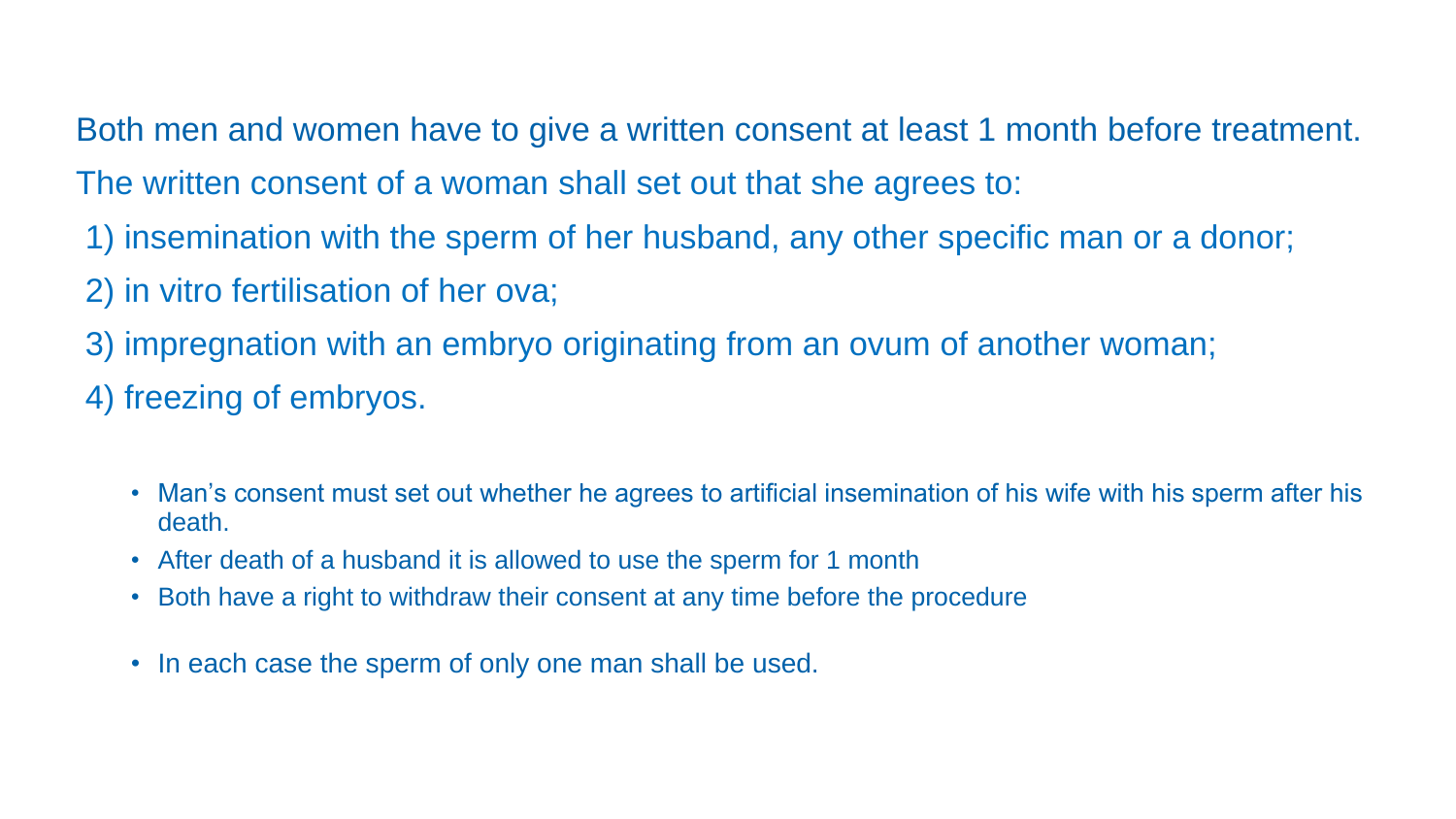- The indications for artificial insemination are established by a competent provider of specialised medical care who, if necessary, has the right to refer the patient to a provider of specialised medical care who organises artificial insemination.
	- A decision concerning the need for and permissibility of artificial insemination shall be made by a doctor.
	- Only doctors have the right to perform artificial insemination and transfer an embryo to a woman.
	- Other health care professionals who have received appropriate training have the right to participate in acts relating to artificial insemination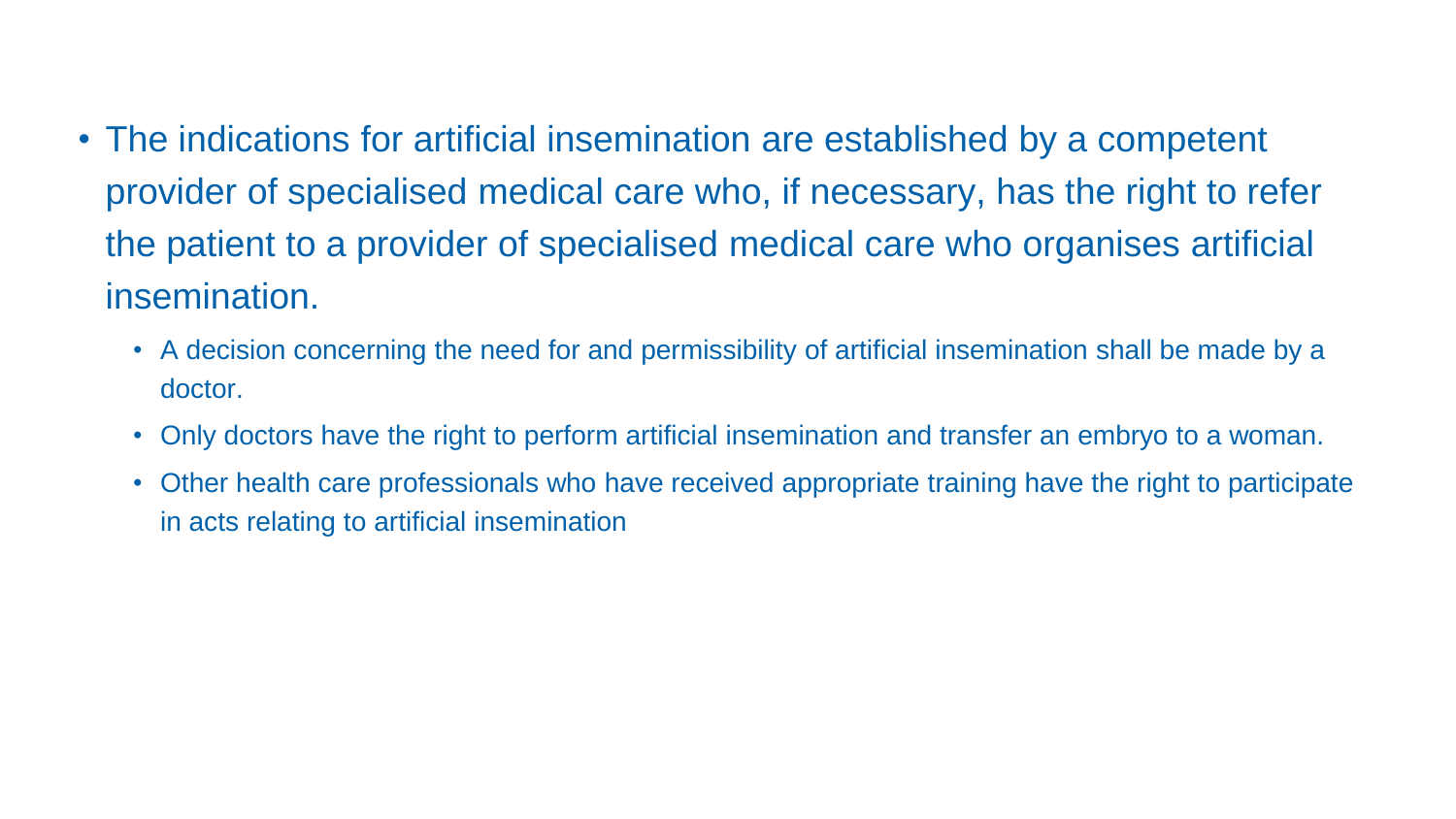- Transfer to woman of embryo created from ovum of another woman
	- Permitted if fertilisation of the woman is not possible in any other manner
	- Donor's written consent
	- An embryo created from an ovum of a woman of up to 35 years of age
	- or if the donor is a relative, then the ovum donor may be older than 35
	- The child is descended from the woman who gave birth to the child.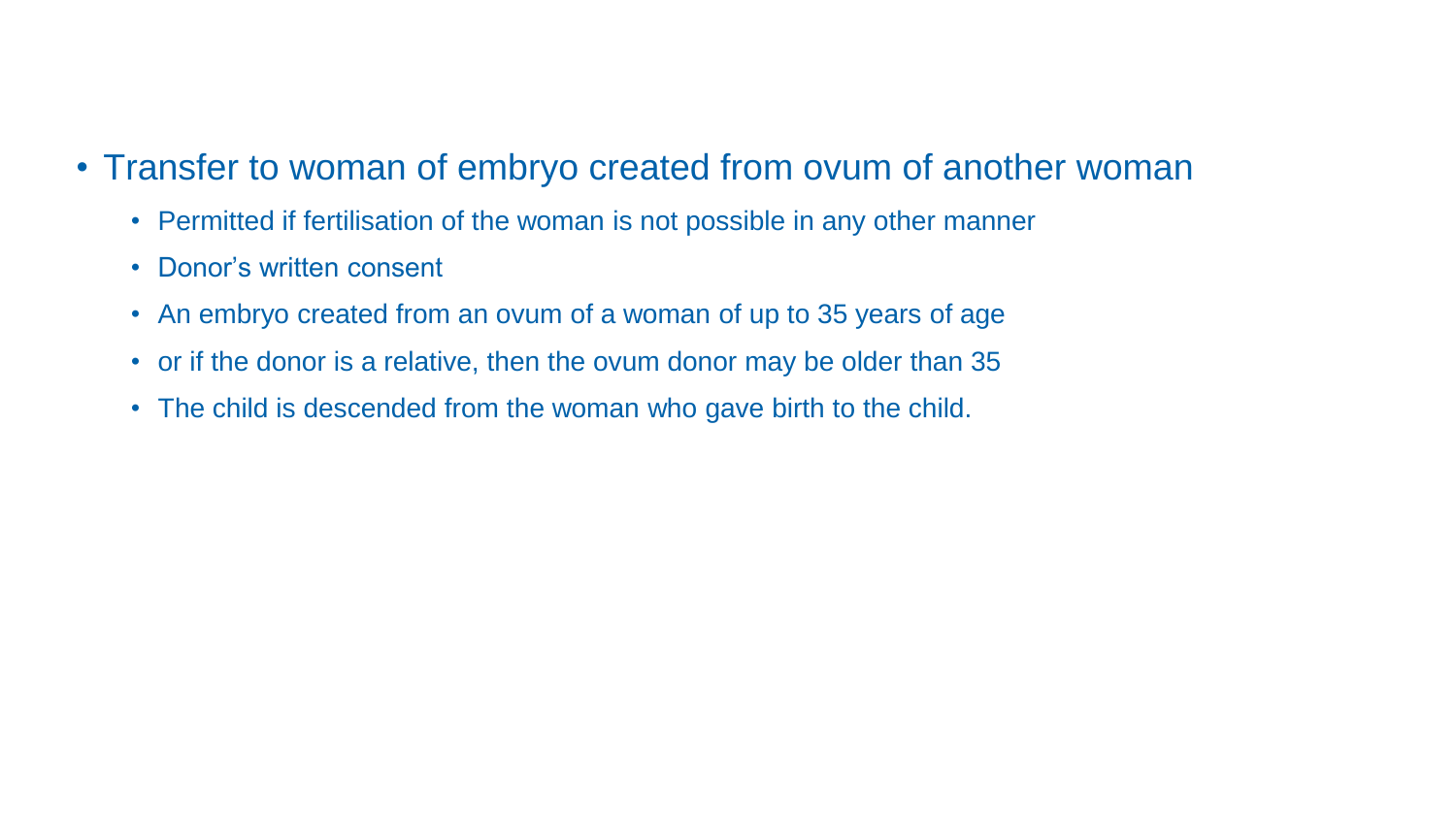### **Donors**

- The woman and the man who have granted their consent to artificial insemination have the right to know the following information concerning the biological and social background of the donor:
	- 1) nationality;
	- 2) colour;
	- 3) education;
	- 4) marital status;
	- 5) whether he or she has got any children;
	- 6) height;
	- 7) constitution;
	- 8) hair colour;
	- 9) eye colour.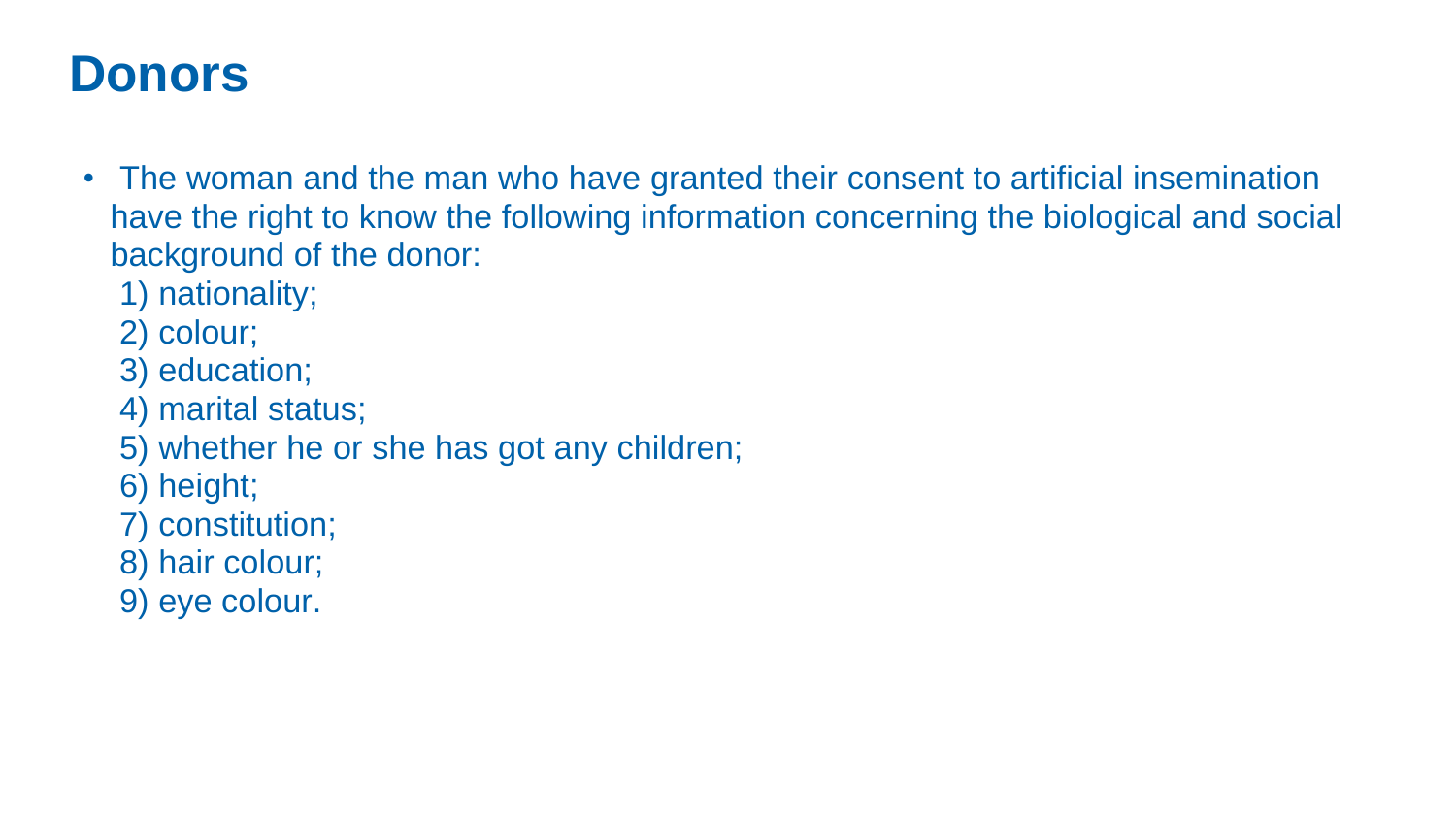### **Donor's rights and obligations**

#### **1) A donor has the right to:**

remuneration for gamete donation; non-disclosure of the fact that he or she is a donor.

(2) Donors are required to undergo the medical examination prescribed in § 25 of this Act.

(3) A donor does not have the right to establish preconditions for the use of the gametes donated by him or her.

(4) A donor does not have the right to require establishment of the identity of the mother, father or child, respectively.

5) A donor does not have the right to require that he or she be declared the mother or father of the child.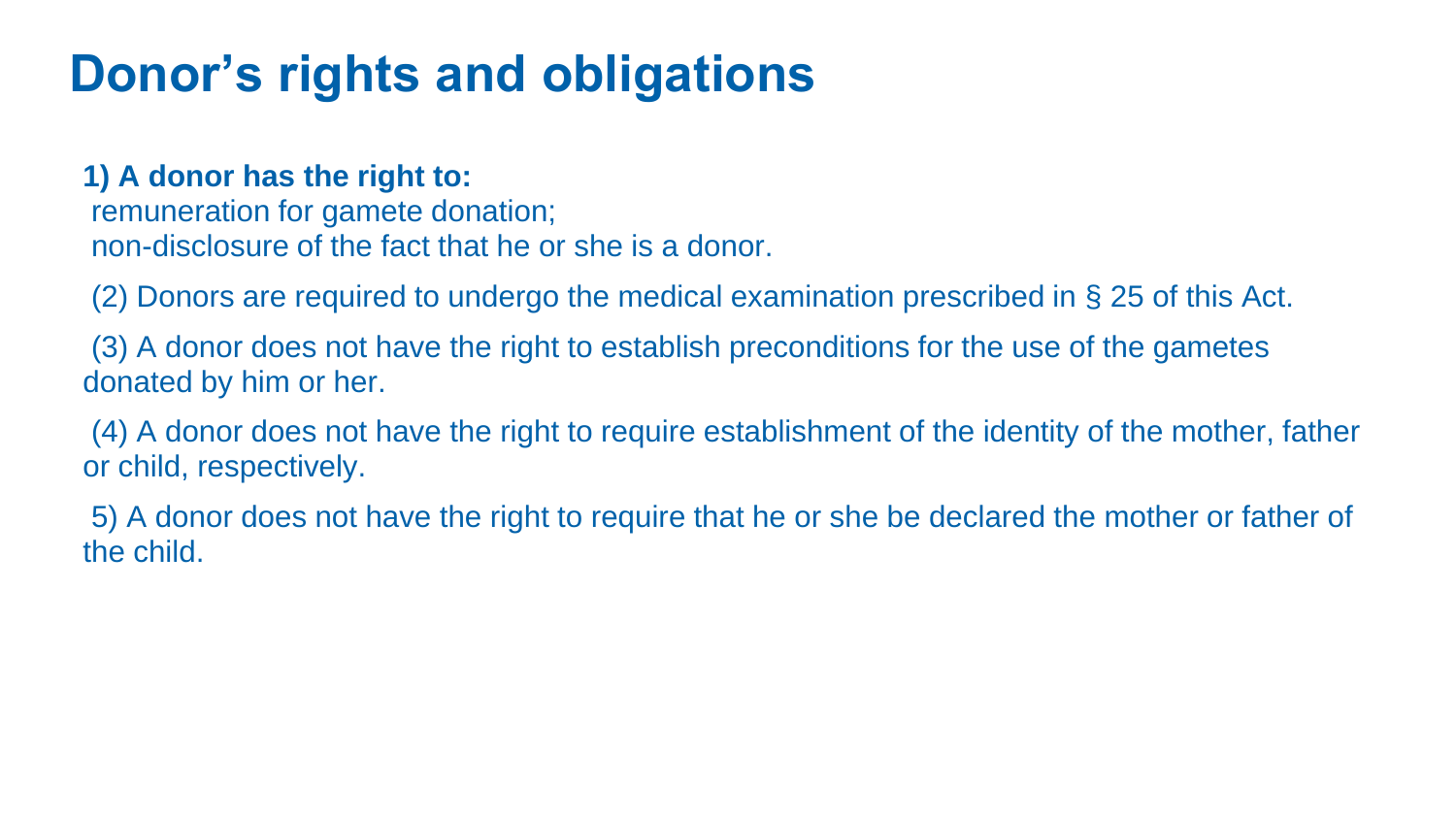### **Transfer and freezing of embryos**

- In the course of one artificial insemination, up to three embryos created from the gametes of the same persons may be transferred to a woman.
- Embryos created *in vitro* shall be frozen and preserved in frozen form for up to seven years.
- If an embryo is not transferred to a woman...., the embryo shall be used for scientific research or destroyed.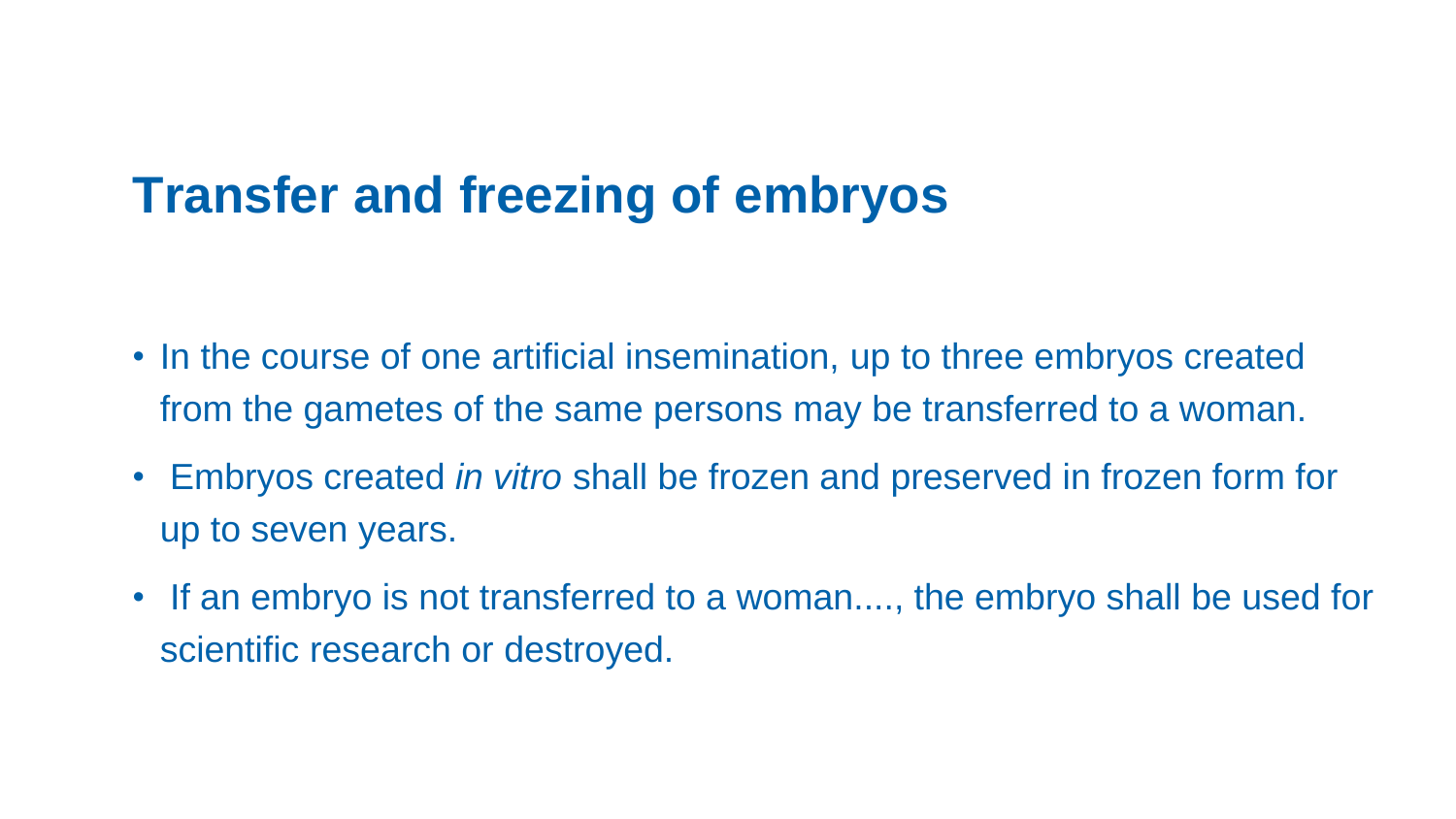## **Surrogacy**

• Not allowed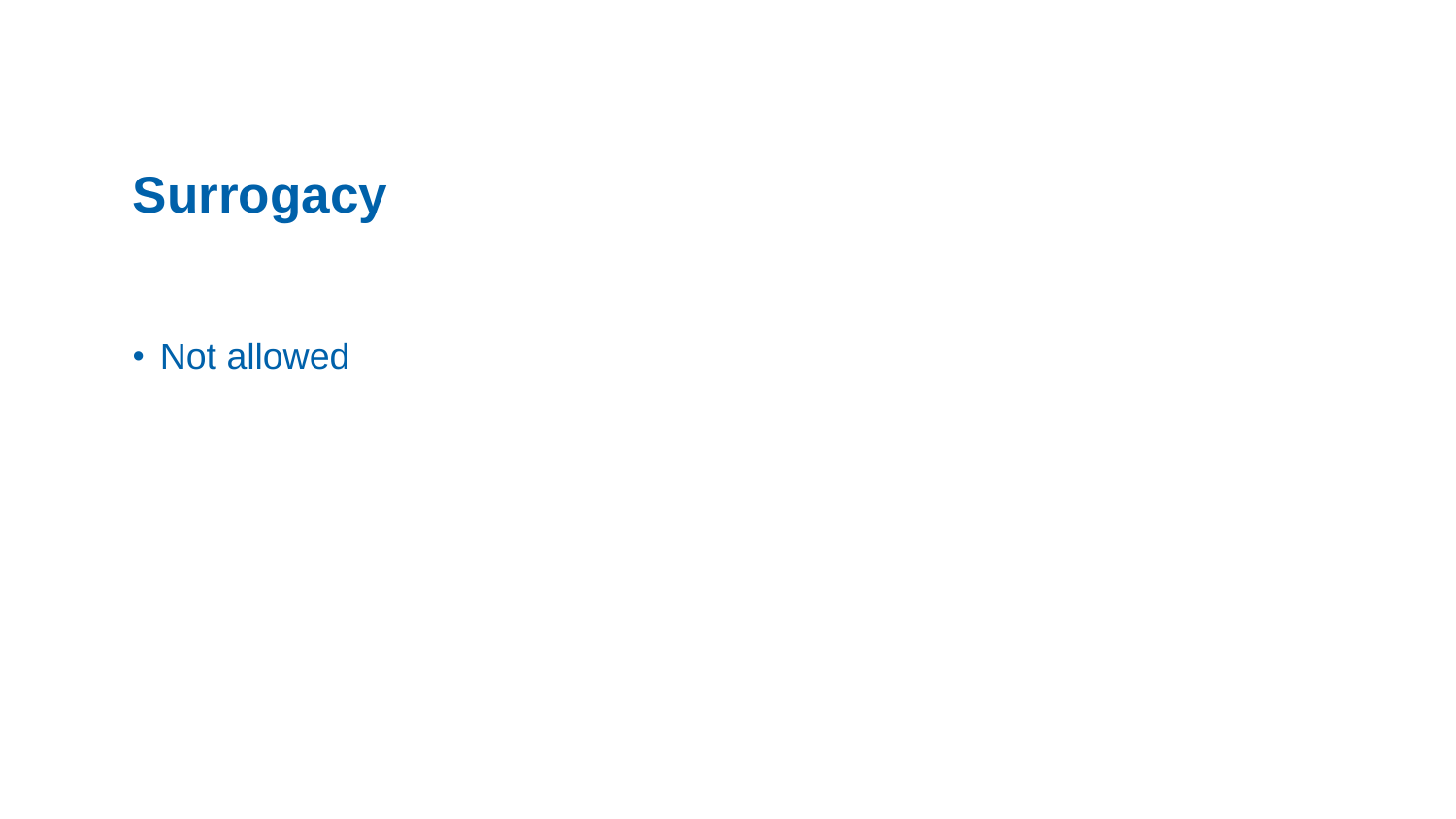# **Financing**

- IVF/ET and medications are covered by Estonian Health Insurance Fund, provided woman is insured and younger than 41 yrs
- Number of cycles per patient not limited
- Waiting list (appr 5 months)

- Clinic is paid **1178,71 €** / cycle (includes embryo freezing and storage during 2 months)
- Number of cycles is negotiated and contracted beforehand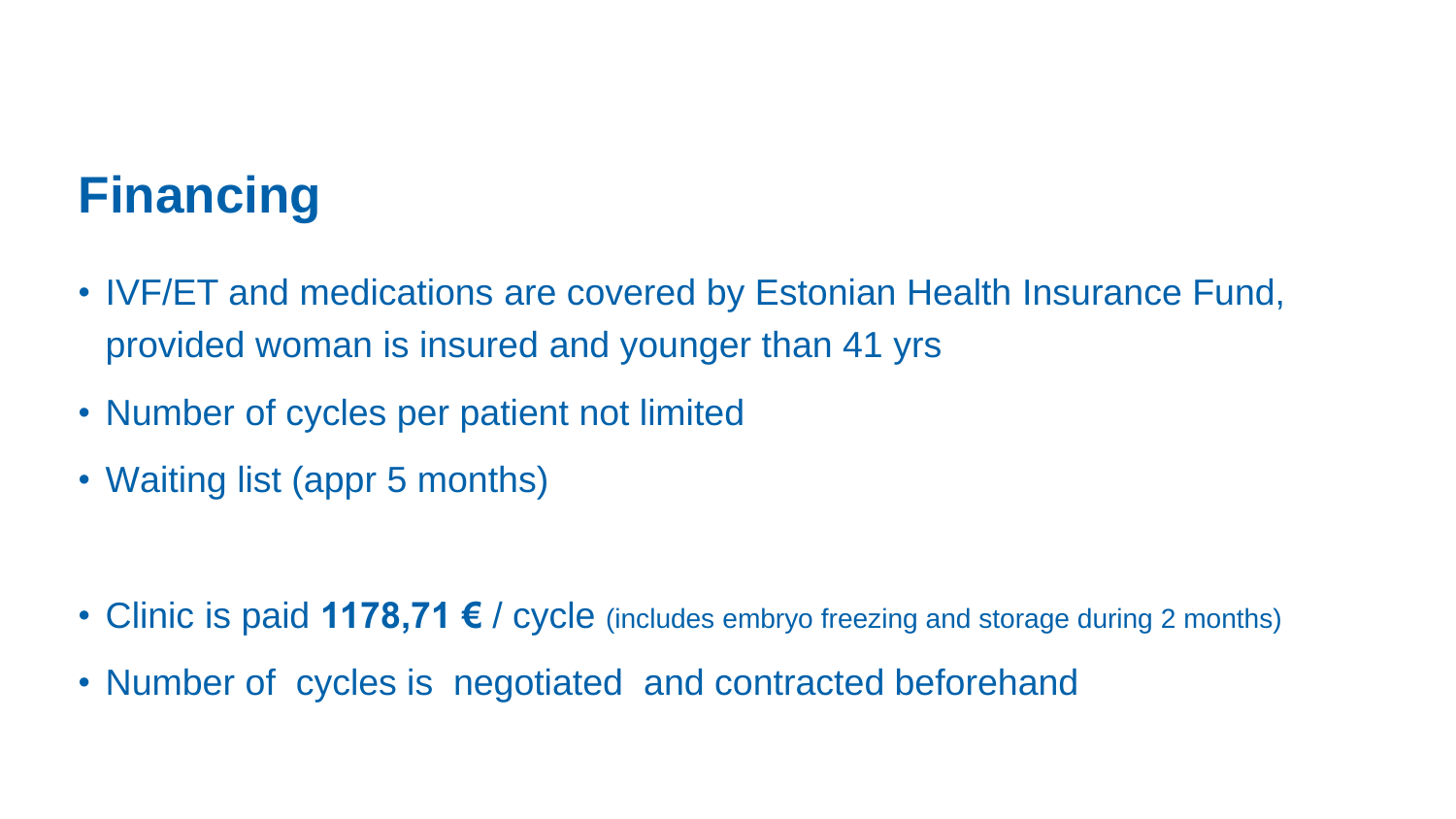### **Compulsory annual raports to National Institute for Health Development (2012)**

| Year | <b>IVF</b> | <b>ICSI</b> | <b>FET</b> | <b>IUI</b> |
|------|------------|-------------|------------|------------|
| 2013 | 776        | 1131        | 915        | 273        |
| 2014 | 612        | 1104        | 872        | 297        |
| 2015 | 598        | 1153        | 855        | 228        |
| 2016 | 577        | 1083        | 893        | 176        |
| 2017 | 555        | 1039        | 938        | 235        |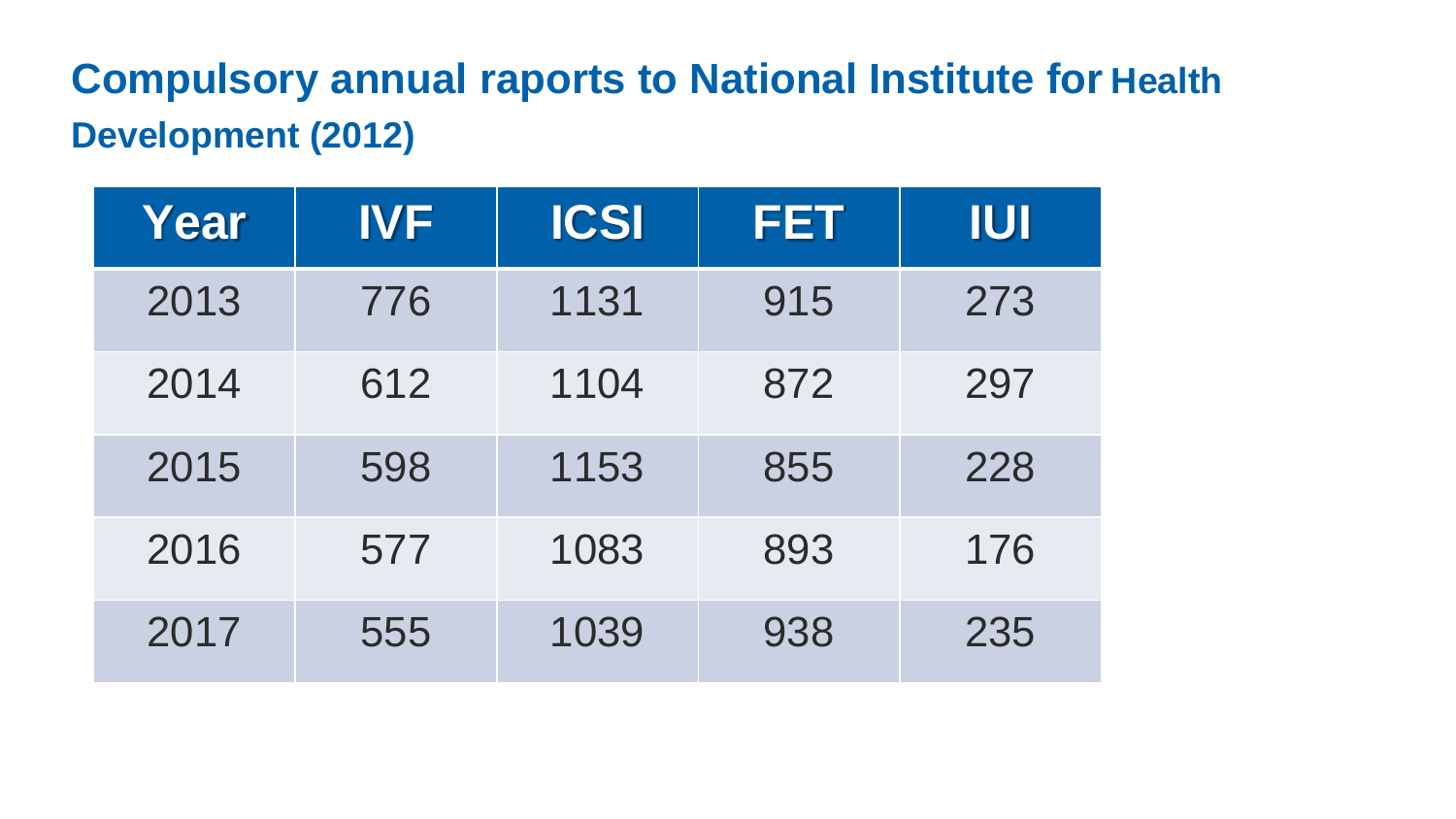